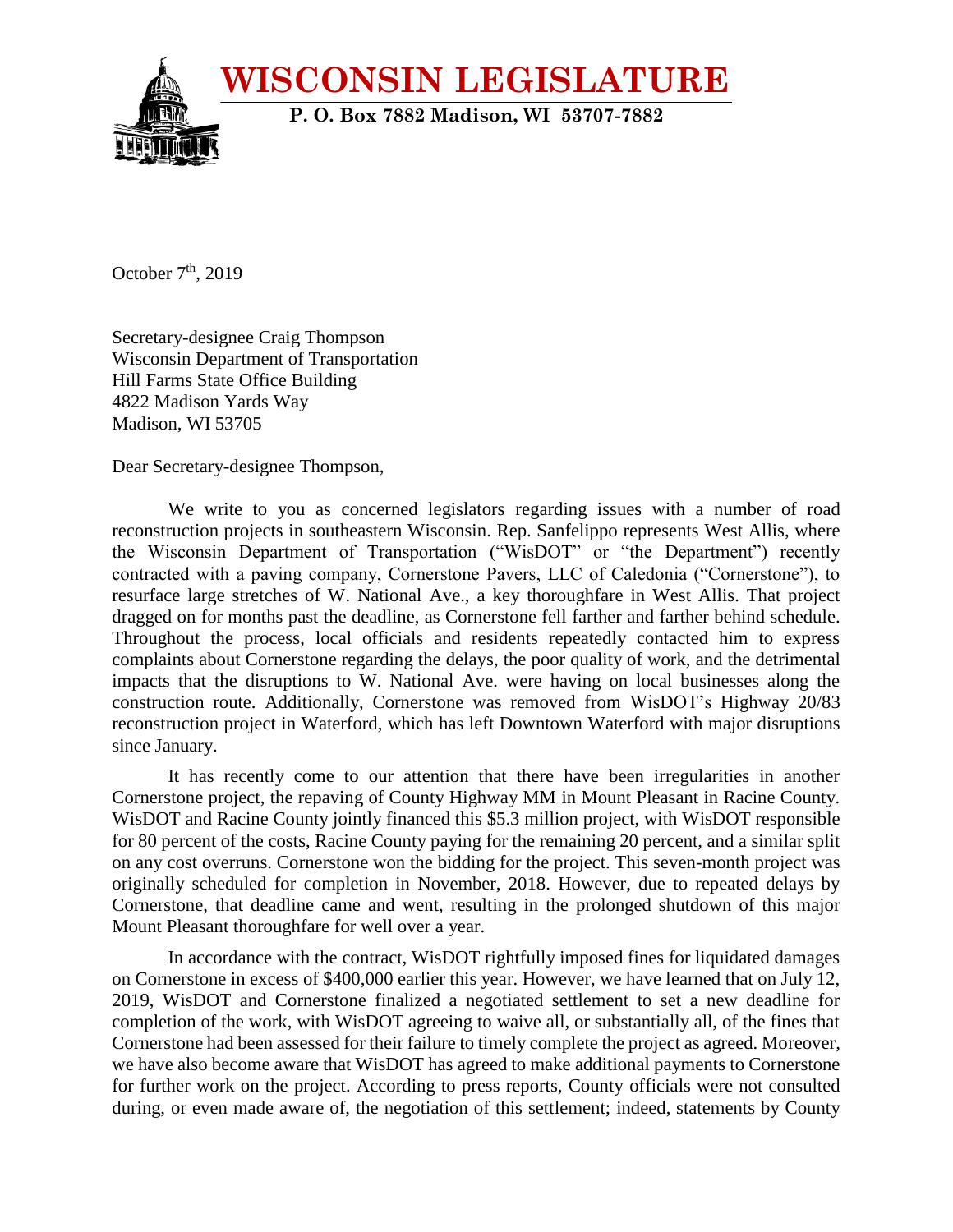officials indicate that they would have opposed such a settlement had they been made aware of it prior to its finalization.

Needless to say, these facts as we understand them raise serious questions about WisDOT's actions in this matter, which is why we are reaching out to you today. We are troubled by the lack of communication between the state and its local financing partners in County government. More importantly, we have grave concerns about the reasoning behind WisDOT waiving the penalties rightfully levied against Cornerstone for the company's remarkable failure to complete the project within an acceptable time period. These delays significantly burdened residents who had to endure severe disruptions to a major thoroughfare for more than double the scheduled duration. We worry about the dangerous message that it sends to contractors around the state when they see that there is no accountability for failing to fully honor their contracts and, indeed, that they may be rewarded with additional payments. As stewards of the state's transportation dollars, it is incumbent upon WisDOT to be vigilant in holding contractors to account and to be transparent about its efforts to do so. It is for this reason that we write to you today: to ask for information to help explain how WisDOT conducted itself in this matter and to help understand the Department's justification for those actions. Consequently, we ask that you provide us with answers to the following questions:

> When did WisDOT become aware of the potential for delays in the completion of this project and what efforts did the Department undertake to address these issues?

> What fines or penalties did WisDOT seek to impose on Cornerstone for Cornerstone's delays and other failures to fully perform on the contract? What authority and justification did the Department have for those fines or penalties? What fines or penalties did WisDOT ultimately agree to assess?

> Did WisDOT agree to make additional payments to Cornerstone, whether as an inducement to complete the project or otherwise? If so, what was WisDOT's justification for those additional payments?

> Who made the final determination to waive or reduce the fines or penalties imposed on Cornerstone? Why was this determination made? What is the process for making such a determination?

Furthermore, we request that WisDOT furnish all relevant records respecting the County Highway MM project. Specifically, we request those records that concern WisDOT's understanding of the project delays; their efforts to bring the project to completion; any deliberation or negotiation about imposing, reducing, or waiving penalties against Cornerstone; and any deliberation or negotiation about providing further payments or consideration to Cornerstone. These records may include, without limitation, any physical or written records, notes, electronic document transfers, emails, text messages, or other electronic communications relating to this project by or between WisDOT staff, including Southeast Region Manager Dewayne Johnson, as well as any communications concerning this project between WisDOT and Cornerstone or any other outside entity.

We also request that WisDOT furnish a list of all projects that were awarded by the Department to Cornerstone since January 1, 2018, including a list of the original scheduled start and completion dates; the actual start and completion dates; and any fines imposed, or disciplinary actions taken, in conjunction with these projects.